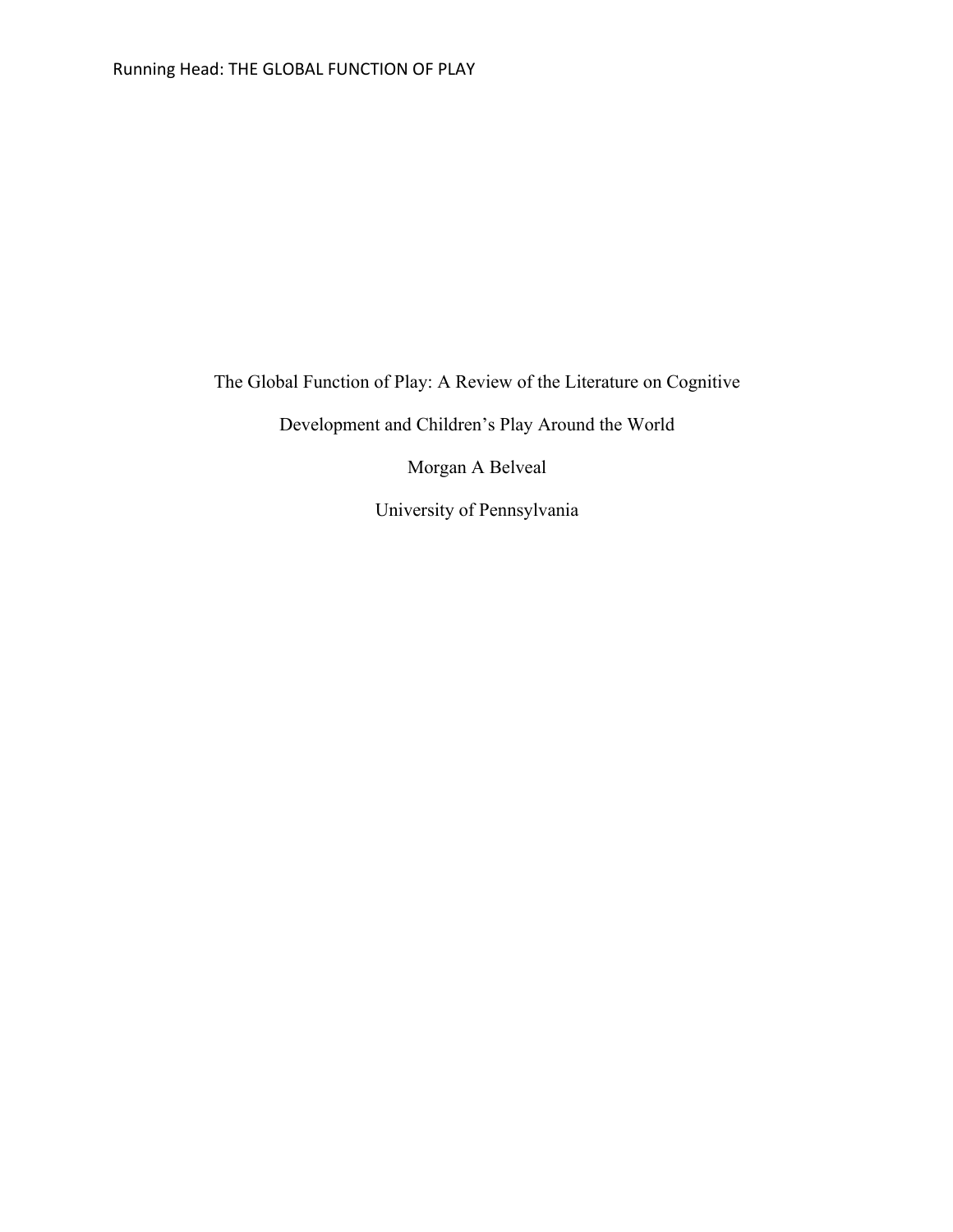The Global Function of Play: A Review of the Literature on Cognitive Development and Children's Play Around the World

In compiling and reviewing the research conducted on the role of play in cognitive development around the world, there are several conclusions that can be drawn. This review of the literature seeks to analyze the correlational data connecting children's play to their cognitive development. Further, this review pursues a comparison of the perceptions of the function of play in children's lives in cultures around the world. In general, the research in this review concludes that there is a correlational relationship between children's play and their general development. While there are a variety of styles of children's play, this review pays attention to the general category of children's play with an emphasis on pretend play and physical play. Further, this analysis focuses on the schedule of cognitive development benchmarks in early childhood. It is also worth noting that there is minimal research analyzing play around the world. This review seeks to identify and explain international trends in perceptions of the role of play in the cognitive development of children.

### **The Role of Play in Development**

In the study of childhood, there is a general understanding that children's play supports their development. It is traditionally accepted that play supports a child's sensorimotor development. Further, it is generally accepted that play supports the development of social and emotional skills through peer to peer interactions. However, there is a less evident correlation between children's play and their cognitive development. Additionally, there is limited knowledge of the directionality of the relationship between play and development. This suggests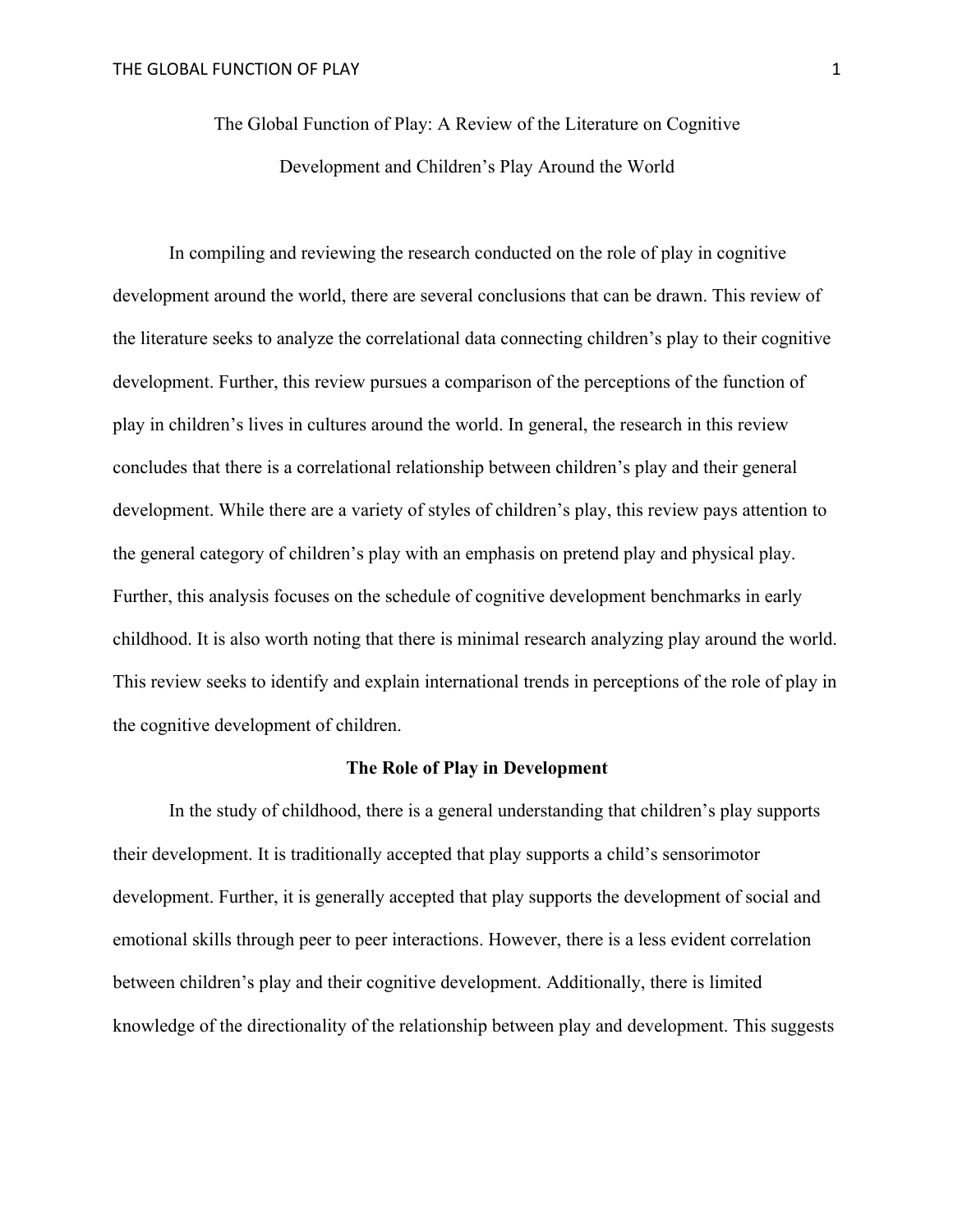that play could be a vehicle for children's development, or simply a marker of development delivered by other mechanisms.

## **Pretend Play and Cognitive Development**

In a meta-analysis, Lillard et. al. (2012) sought to identify the connection between pretend play and children's development. They found that correlations between play and cognitive aptitudes are more strongly connected to construction and exploration play than to pretend play which tended to have inconsistent or null findings. In addition, they found that there is an inconsistent correlation between theory of mind (ToM) and pretend play. This finding is contradictory to many findings in the field of cognitive development including Lillard and Kavanaugh's (2014) findings where they did conclude that there is a symbolic prerequisite to the development of theory of mind. Pretend play serves as a substantial component of their definition of the symbolic construct (Lillard and Kavanaugh 2014). The Lillard et. al (2012) meta-analysis identified that there is a more consistent correlation between pretend play and social skills. The strongest correlation in the meta-analysis is that of pretend play and language development. Pretend play precedes language development. This finding acts to bridge the gap between this meta-analysis and the research conducted by Lillard and Kavanaugh (2014). In this research, they concluded that language development is a precursor to the development of theory of mind which implies that language development may act as the bridge between pretend play and theory of mind. Pretend play supports symbolic thought and language which in turn supports the development of a theory of mind.

# **Physical Play and Cognitive Development**

Of all the correlations between play and cognitive development, the correlation between physical play and cognition seems to be the hardest to draw. Bjorklund and Brown (1998) sought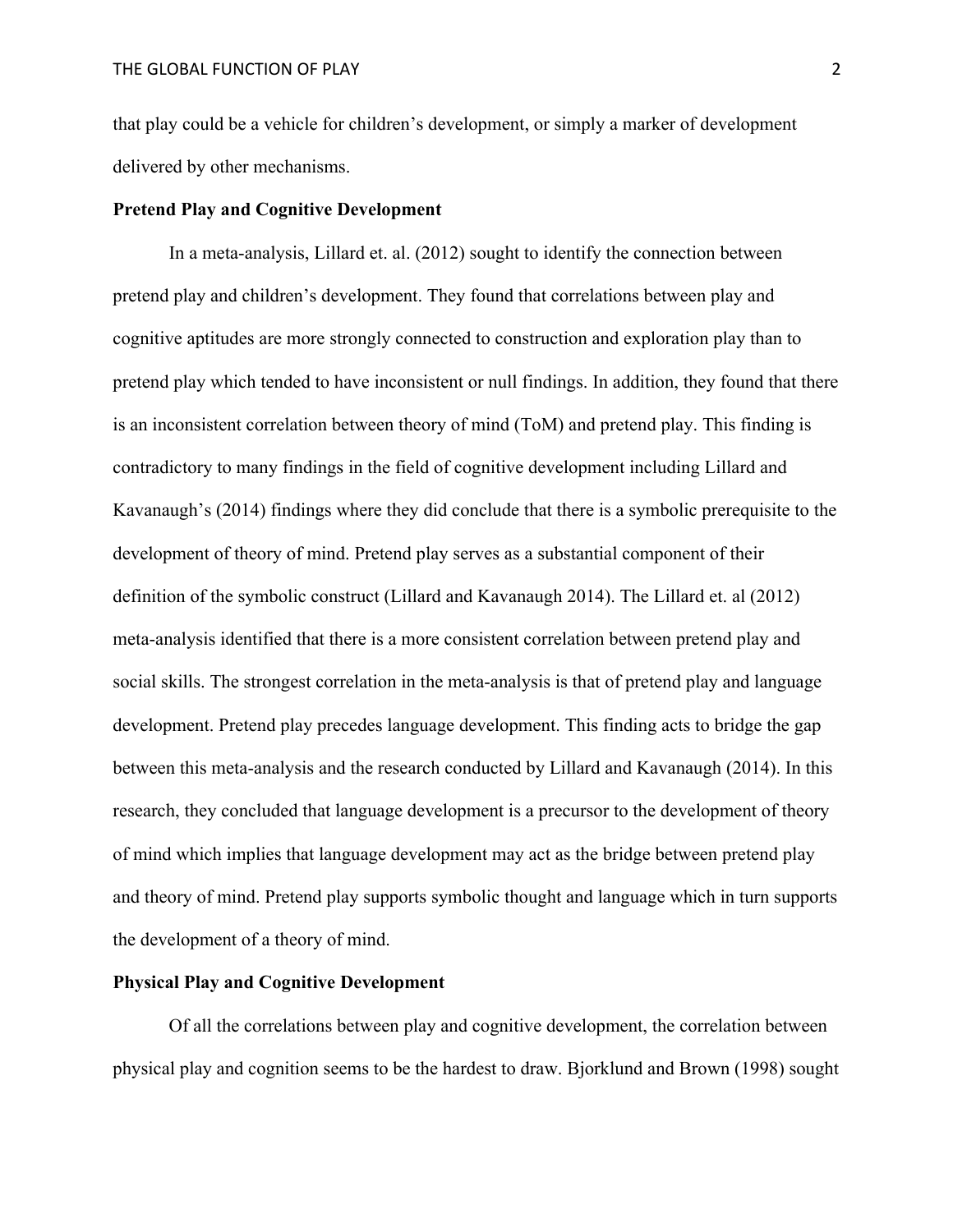### THE GLOBAL FUNCTION OF PLAY 3

to identify the connection between physical play (specifically rough and tumble play) and cognitive development. They operated on the premise that physical and social development are inseparable. In turn, physical play development results in social development and vice versa. In their research, they also discussed the role of academic interference in prohibiting cognitive development. Essentially, they claimed that as children spend more time in rigid academic settings, the amount of academic interference builds up and prohibits high levels of cognitive development. Their research posits that physical play provides a break from interference in the academic day and allows children a sort of interference release. This break and release supports subsequent cognitive development after returning to the classroom. This finding makes the argument for recess as an indirect support for cognitive development. Bjorklund and Brown (2012) reference the way that traditionally rigorous Asian schools supplement their intense academic agenda with more recess as a contrast to American schools. Asian schools are designed around the knowledge of the importance of academic interference release. The findings also identify that boys are more likely to have advanced spatial reasoning skills. They suggest that this is likely the result of domain specific brain modules that encourage boys to seek out rough and tumble play more than girls. This research suggests that a higher prevalence of rough and tumble play causes this gender specific strength. Not only does play have a crucial role in diffusing academic interference, it also plays a role in the development of social cognition. Research in the field of cognitive development and physical play is limited, but this publication does support an argument that play directly and indirectly supports cognitive development (Bjorkland and Brown 2012).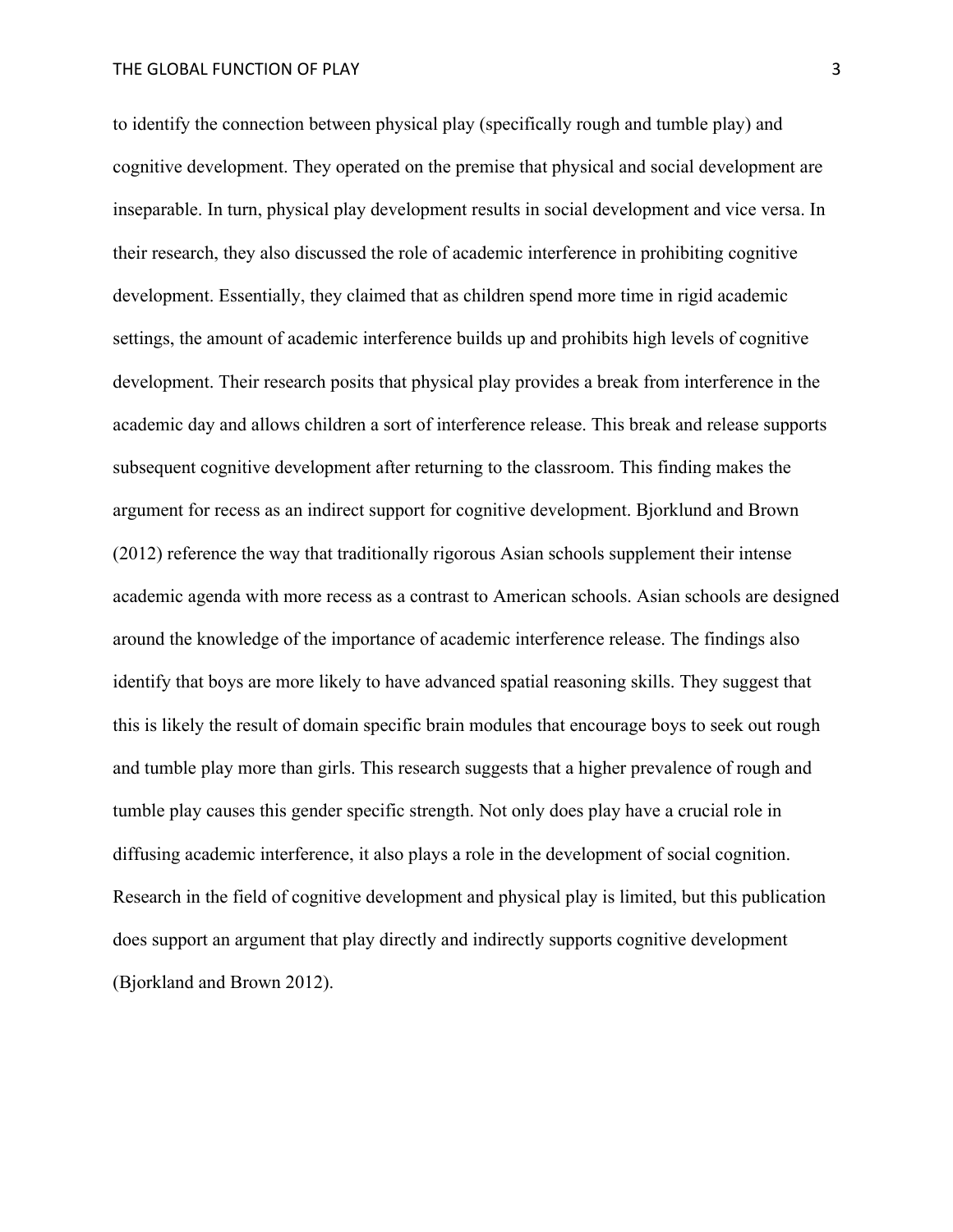## **Discussion**

Each of these three articles stands in support of play directly supporting human development. These authors would not argue that play acts in opposition to development, but instead that play acts in support of (or at least in tandem with) development. Their research is a bit less clear as they analyze the connection between children's play and cognitive development. The connection between physical play and cognitive development relies heavily on play's indirect influence on cognitive processes and the connection between pretend play and the cognitive development benchmarks of early childhood remains conflicted in research. If we take a holistic approach to cognitive development, it is easy to make the argument that play supports the development of children, including their cognitive development. However, with a more atomistic approach to development, it becomes less evident that play specifically supports cognitive development.

Practically, these findings have specific implications for supporting the development of children. In the classroom, an understanding of the role of academic interference and the importance of play based remediation could drastically improve the cognitive outcomes of early childhood education. In addition, understanding that pretend play precedes language development and language development is crucial to cognitive development makes the argument for pretend play both in and out of the classroom. This research supports the notion that there is a clear direct relationship between play and human development and there is at least an indirect relationship between play and cognitive development.

# **Play Training in Cognitive Development**

In an attempt to identify the causal connection between play and cognitive development, this review analyzes two training studies each designed to test the influence of play on cognitive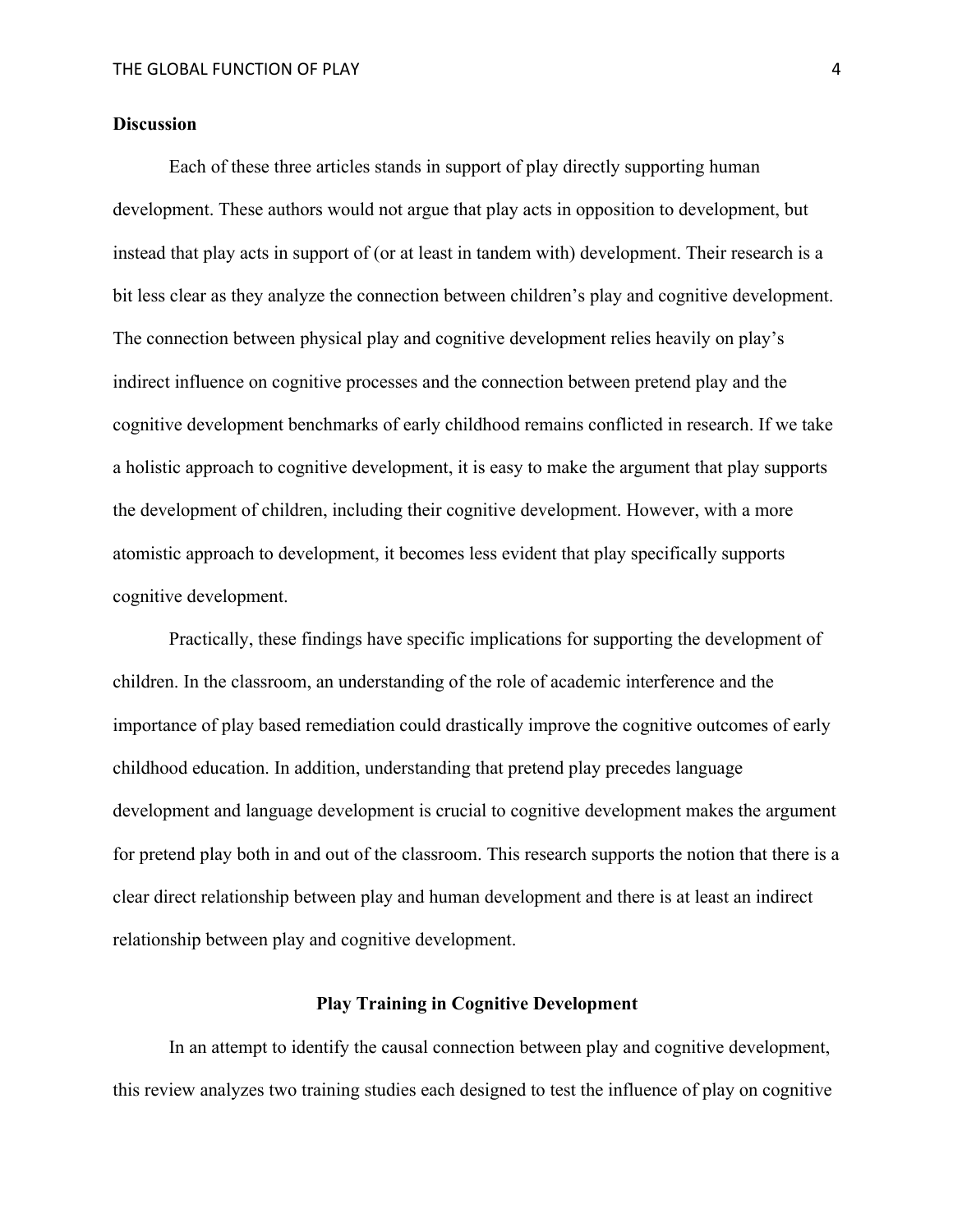#### THE GLOBAL FUNCTION OF PLAY **FUNCTION** OF  $\frac{1}{5}$

development. Fink (1976) was interested in the influence of make believe play on (a) conservation abilities (b) perspectivist style of thought and (c) imaginative style in the classroom free-play periods. Fink used a sample size of 36 kindergarteners and three training groups to see the scale of influence on the three variables. He saw that each of the groups saw an improvement in conservation capacity. The training group saw a significant improvement in social role conservation over the control and the mock training group. Play training also led to significant improvements in social perspectivism which allows the child to differentiate between their perspective and the perspective of others. With regards to extinction of results, only the training group improved in their imaginative play in the classroom free play times. This implies that play training can lead to sustained engagement in imaginative play which they concluded has a positive influence on social perspectivism and social role conservation. With creative play training, the researchers were able to enhance social role conservation and decrease egocentrism. As the result of training, children were able to increase the complexity of their play and make representational accommodations in their play environment (Fink 1976).

In an alternate play tutoring study, Christie (2001) wanted to know if play tutoring can result in stable gains in verbal intelligence and creativity. Further Christie wanted to know if play was effective independently from adult contact. Christie's research used a sample of 20 4-5 year olds and a pretest-posttest  $(x2)$  design with a play tutor group (sociodramatic play without an endpoint) and a skills tutor group (activities that have an end point) each composed of nine 20 minute sessions. Christie assessed creativity with measurements of fluency (number of ideas), Originality (uniqueness of ideas), and imagination (ability to assume roles).

This study found significant gains in both the play tutor group and the skills tutor group. Neither of these gains significantly diminished over time, however the play tutor group saw more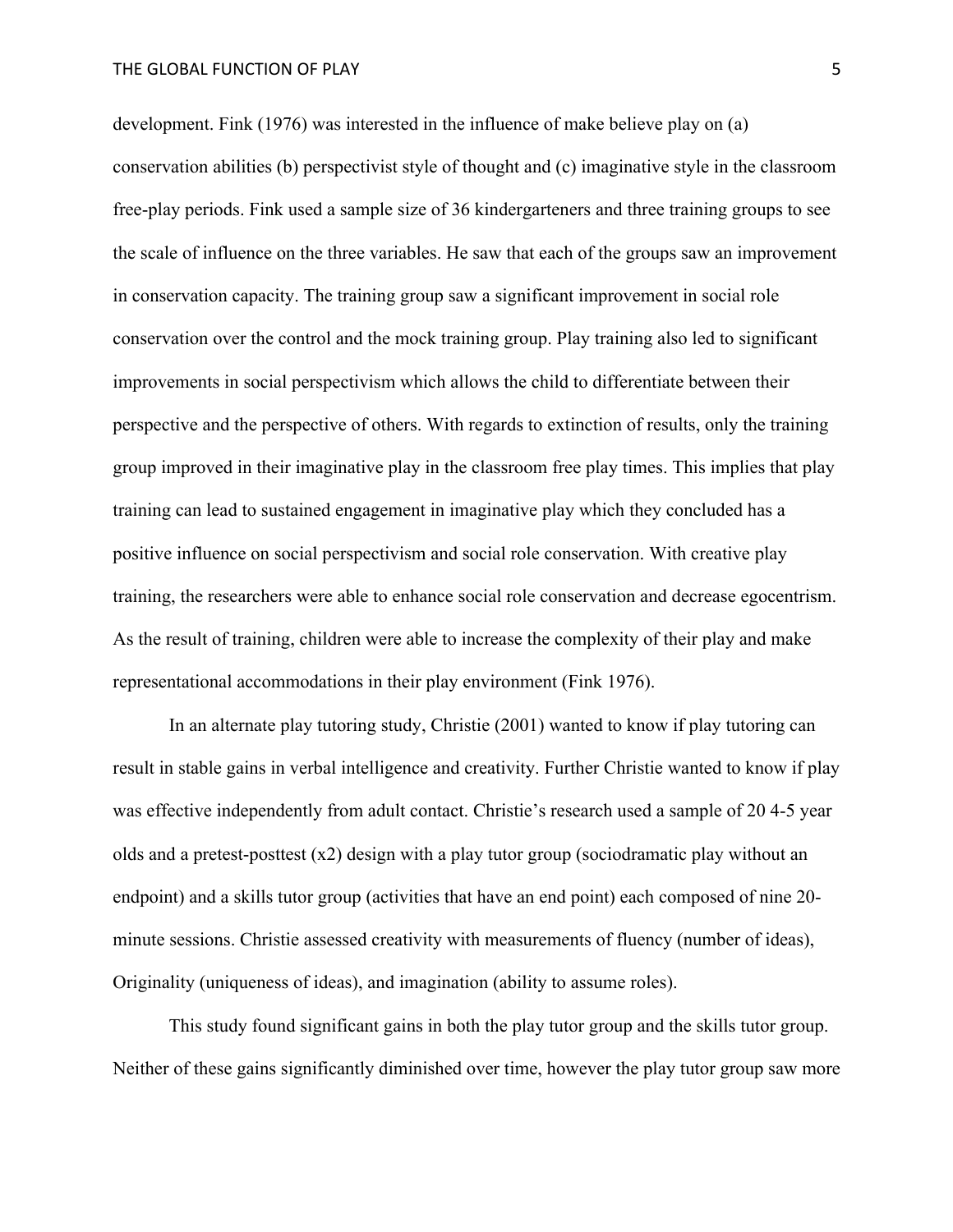stable results after the tutoring was finished. Christie (2001) was surprised that the play tutor group did not lead to an increase in originality. Further, the similar results in both groups led Christie (2001) to believe that adult interaction in play tutoring was a significant contributor to development and that play training is not significantly effective independently from adult interaction. Finally, Christie (2001) concluded that both free sociodramatic play and skills focused play facilitate cognitive growth in children.

# **Discussion**

Both of these studies produced results in favor of play as a support of cognitive development. With training and pre- and post-tests, they were able to see a correlation between improved creative play capacity and cognitive skills. In the simplest terms, when children were taught how to play creatively, they demonstrated enhanced cognitive capacity. The Fink (1976) study identified the ways in which play training can support children's capacity to advance their own cognitive development. Christie's (2001) study built on this by assessing the role of adult interaction in the process. Christie (2001) suggested that play alone does not provide a significant influence on cognitive development via training, instead adult influence acts as a mediator in development.

### **International Perceptions of the Function of Play**

While there is a correlation between play and cognitive development, the beliefs of the importance of play varies cross-culturally. The second half of this review analyzes research in the perceptions of the function or purpose of play in cultures around the world. In general, when asked, parents and educators from the cultures reviewed saw play as a support for the development of children. However, there was variety in the types of development they saw it supporting and the extent to which parents were willing to prioritize play over traditional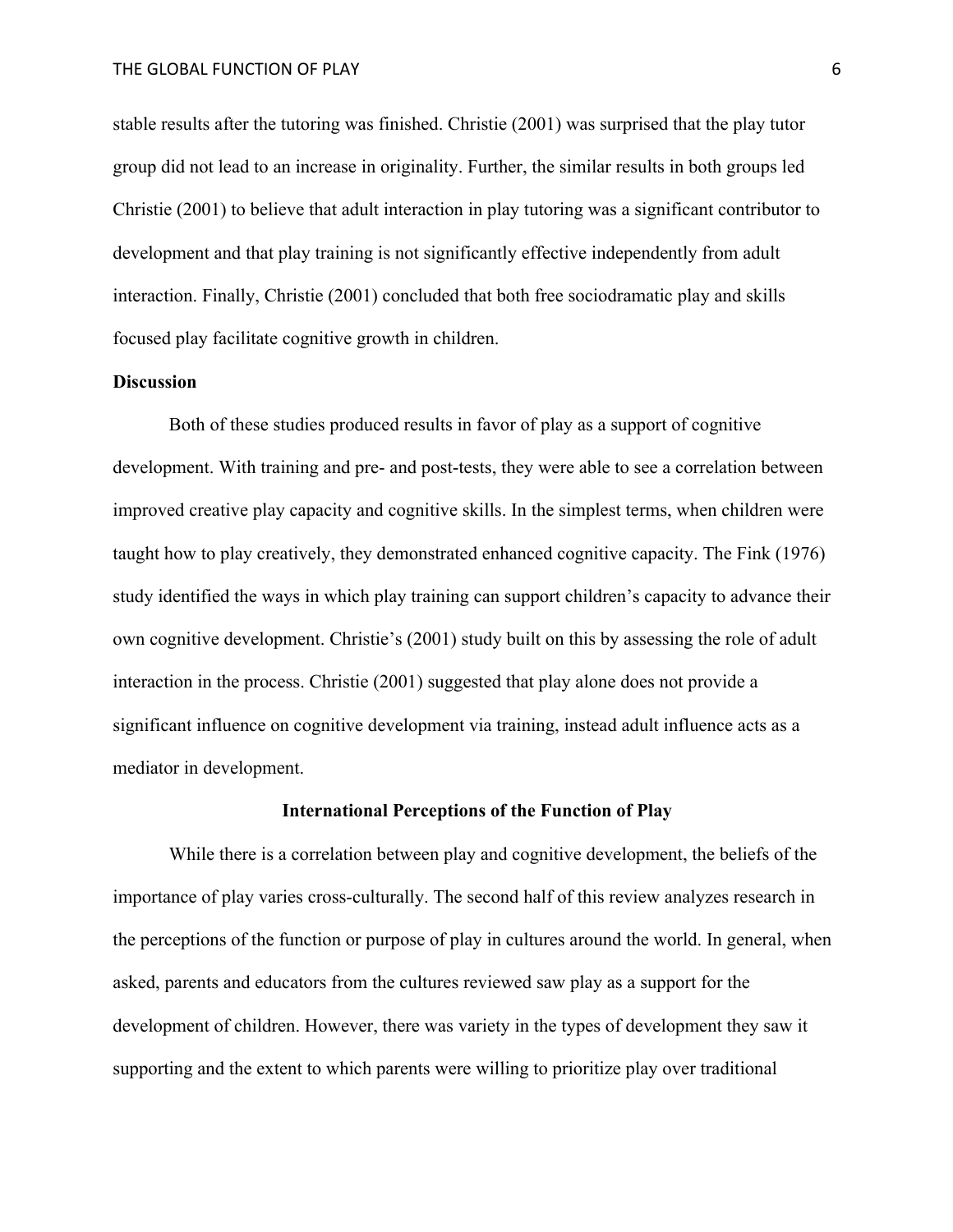academic preparation. As much of the research in the field is generated by Europe and the United States, the regions analyzed are limited. However, this review looks at research conducted in Asian- and Euro-American households, Cyprus, Japan, Sweden, and the United States.

## **Asian- and Euro-American Play Perceptions**

Parmar, Harkness and Super (2004) conducted an analysis of parents' theories of play and learning. Further, they wanted to see what influence these beliefs had on regular home routines and school behavior. They used two samples (1 Euro-American and 1 Asian-American) of parents of children (36-72 months) in 24 schools in Connecticut. To assess parents' beliefs of the influence of play in development, parents were given a demographic survey, 2 play focused questionnaires, and a daily activities checklist. They were also interviewed about their beliefs regarding play and learning. The study found that Euro-American parents reported play supports development in general and cognitive development while Asian-American participants reported play as a social and physical developmental support. Children in both samples spent the same amount of time playing. However, Euro-American children spent more time in pretend play than did Asian-American children. Findings also supported the belief that Asian-American parents provide fewer in house opportunities for play suggesting that Asian-American children spent more time playing away from the house than their Euro-American counterparts. These findings led the researchers to the belief that Euro-American parents place a significantly higher importance on the role of play in development in early childhood while Asian-American parents do not see it as a viable tool to prepare for the demands of school (Parmar, Harkness, and Super 2004).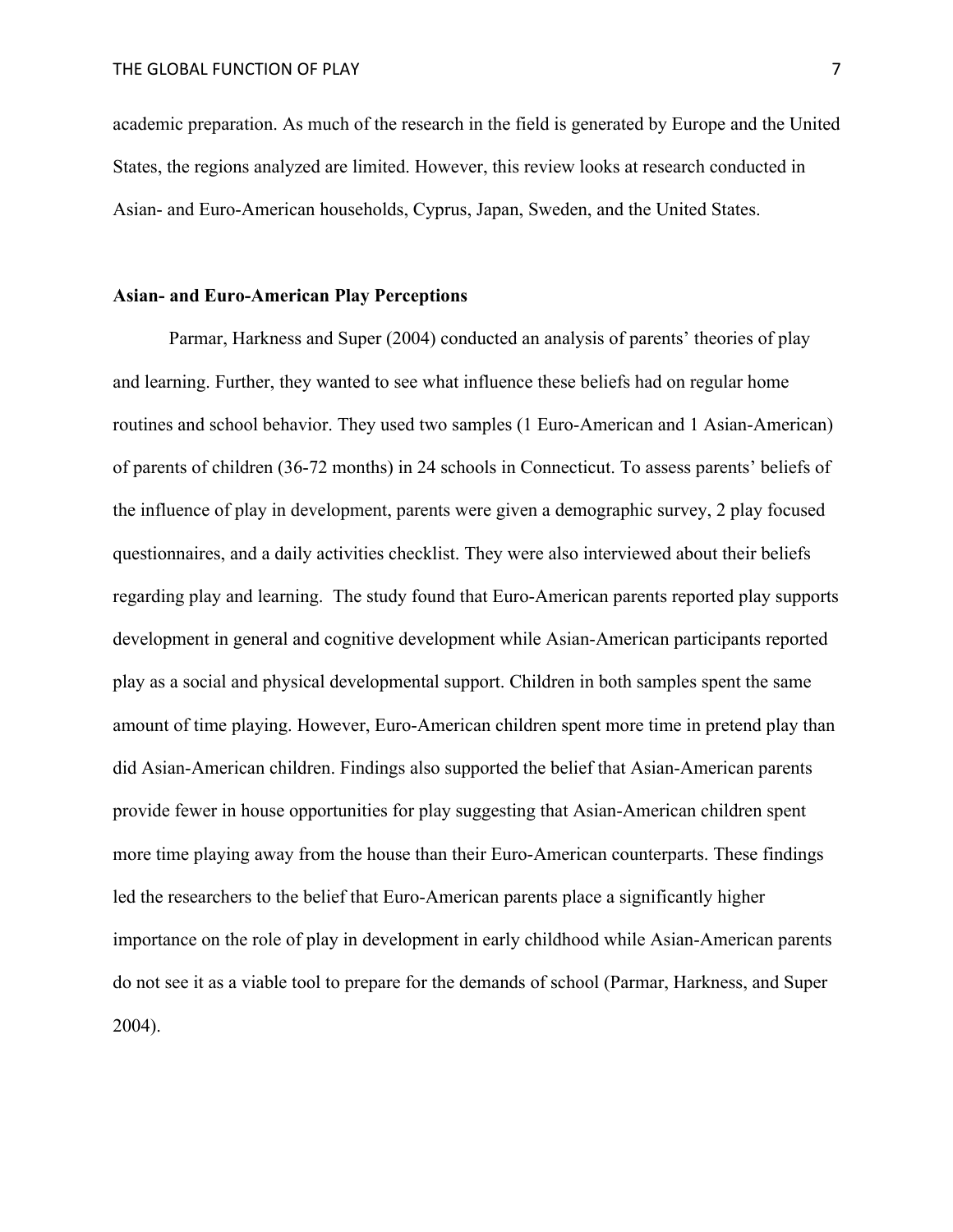# **Cypriot Parents' Beliefs of Play**

Shiakou and Belsky (2013) were interested in the play-based beliefs of parents in Cyprus. Not only did they analyze the parents' beliefs, but they also designed their study to analyze the cognitive implications of these beliefs. They used a demographic background questionnaire, beliefs questionnaire, and interview to assess beliefs of 142 parents of children between the ages of 4.1 and 7.0. They found that children in Cyprus spent more time on academics than they did on play. In interviews, play as a support for development fell very low in the rankings. However, parents did report a belief that play contributes to the cognitive and academic development of children. A significant majority of parents said that they believe that play is important for children's development. Interestingly though, if parents were not explicitly asked about play in development, they rarely reported seeing a benefit in play for development. However, when asked explicitly they almost unanimously reported play as a crucial support for development. This conflict was made evident in the weekly activities reports. Their children's weekly schedule more closely represented the rigorous academic schedules of Asian and Chinese American students and rarely prioritized play. This disconnect leads to overstressed children which in turn reduces their ability to engage academically (Shiakou and Belsky 2013).

## **Comparing the Giants: Japan, the United States, and Sweden**

In a comparative study, Izumi-Taylor, Samuelsson, and Rogers (2010) set out to analyze the role of play in supporting categories of human development in Japan, the United States and Sweden. With a policy and research review, they learned that both Japan and Sweden include play in their national curriculum standards. However, there are no federal guidelines for play in early childhood education in the United States. American educators generally accept that play is a crucial self-regulation tool. Both American and Japanese educators reported play as having an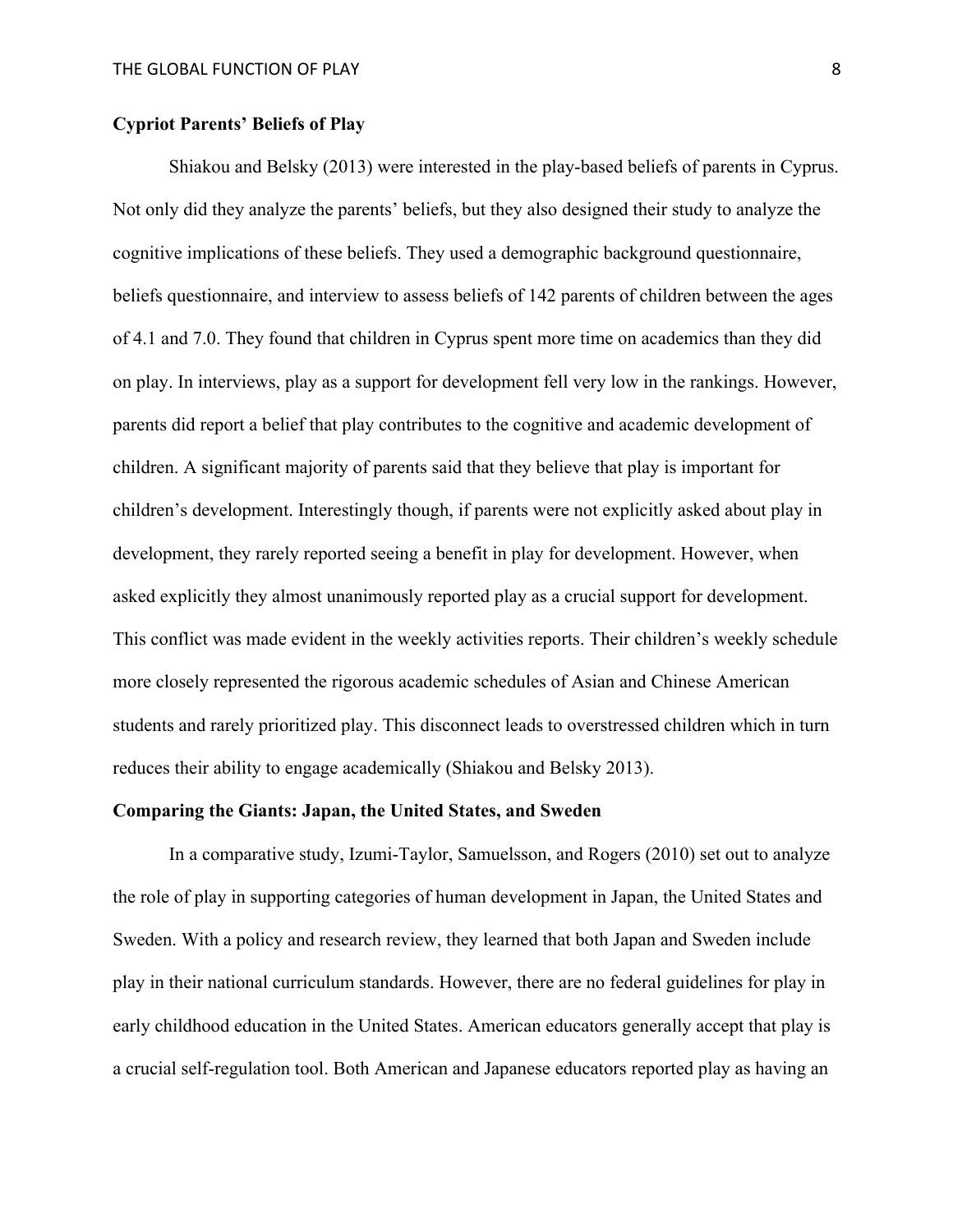important correlation with cognitive development. Japanese teachers saw play as a reflection of "the power of living" and American teachers saw it as a development support. This suggests American teachers saw play as an active vehicle separate from traditional education that delivers cognitive development and Japanese teachers see it as a passive sidecar to development. Consequently, the concept of a play-center is an American construct. In both Sweden and Japan, play is integrated into life as opposed to being sequestered to a special location. The study went on to find that significantly more Swedish (28) teachers reported play as a process of learning than did Japanese (11) or US teachers (22). None of the Japanese teachers believed that play connected to academic learning implying a separation between cognitive development and academic learning. Cross culturally, play was seen as supporting social development. Swedish teachers uniquely saw play as a support for emotional development. This study concluded that all of the cultures surveyed reported that play supports learning in some capacity. However, the implications of this belief change from culture to culture (Izumi-Taylor, Samuelsson, and Rogers 2010).

## **Discussion**

Cross-cultural analysis of play explains the ways in which culture and play interact in support of human development. Play is viewed differently in different sectors of each culture. Some nations have suggestions in national policy, while others neglect any formal mention of the importance of play. It is cross-culturally clear that the correlation between cognitive development and play is not as strong as the correlation between play and social, emotional, and physical development. In the event that a community believes that play supports cognitive development, as is the case with the United States, Japan, Sweden and Euro-American families, they also believe that play supports social and physical development. In the case of Sweden's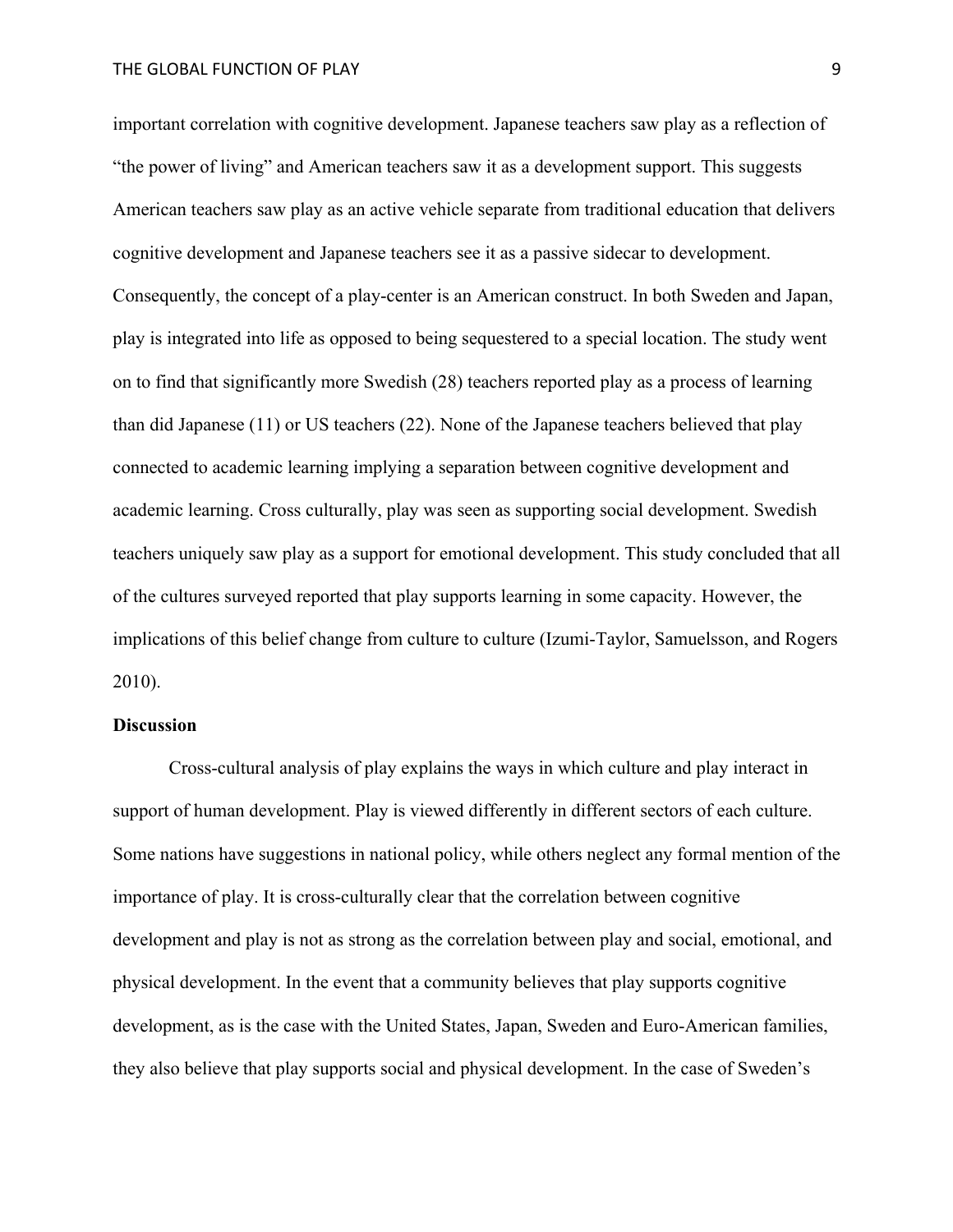rich history of including play in academics, it would be nearly impossible to separate cognitive development and the influence of play.

In multiple cultures, such as Asian-American households and families living in Cyprus, there is a disconnect between belief of the role of play and the practice of including play in weekly activities in support of cognitive development. Parents have a belief that play supports cognitive development, sometimes only when prompted, but they fail to prioritize play over traditional academic supports such as reading or studying. With comprehensive and comparative data on culture and play, the global education system can share relevant knowledge and better support the development of children.

In conducting international research in any field, it is easy to fall into the trap of over generalizing results. With the exception of the Parmar, Harkness and Super (2004) report, each of these reports over generalizes research with small samples to entire nations. In some cases, such as Sweden and Cyprus, the results likely would generalize as the populations are almost exclusively homogeneous. However, in the other cases, these results fail to address the nuance that is present within a culture. Overall this international analysis makes the argument that, with a few exceptions, play is believed to support children's development; however, play is rarely prioritized as a vehicle for cognitive development.

### **General Discussion**

There is minimal disagreement regarding the role of play and development in general. Research supports the idea that play is either the vehicle through which children develop or it is a way to express developmental benchmark achievements. This review more strongly supports the idea that play supports development. Specifically, it makes the argument that pretend play and physical play support cognitive development. For example, play supports language development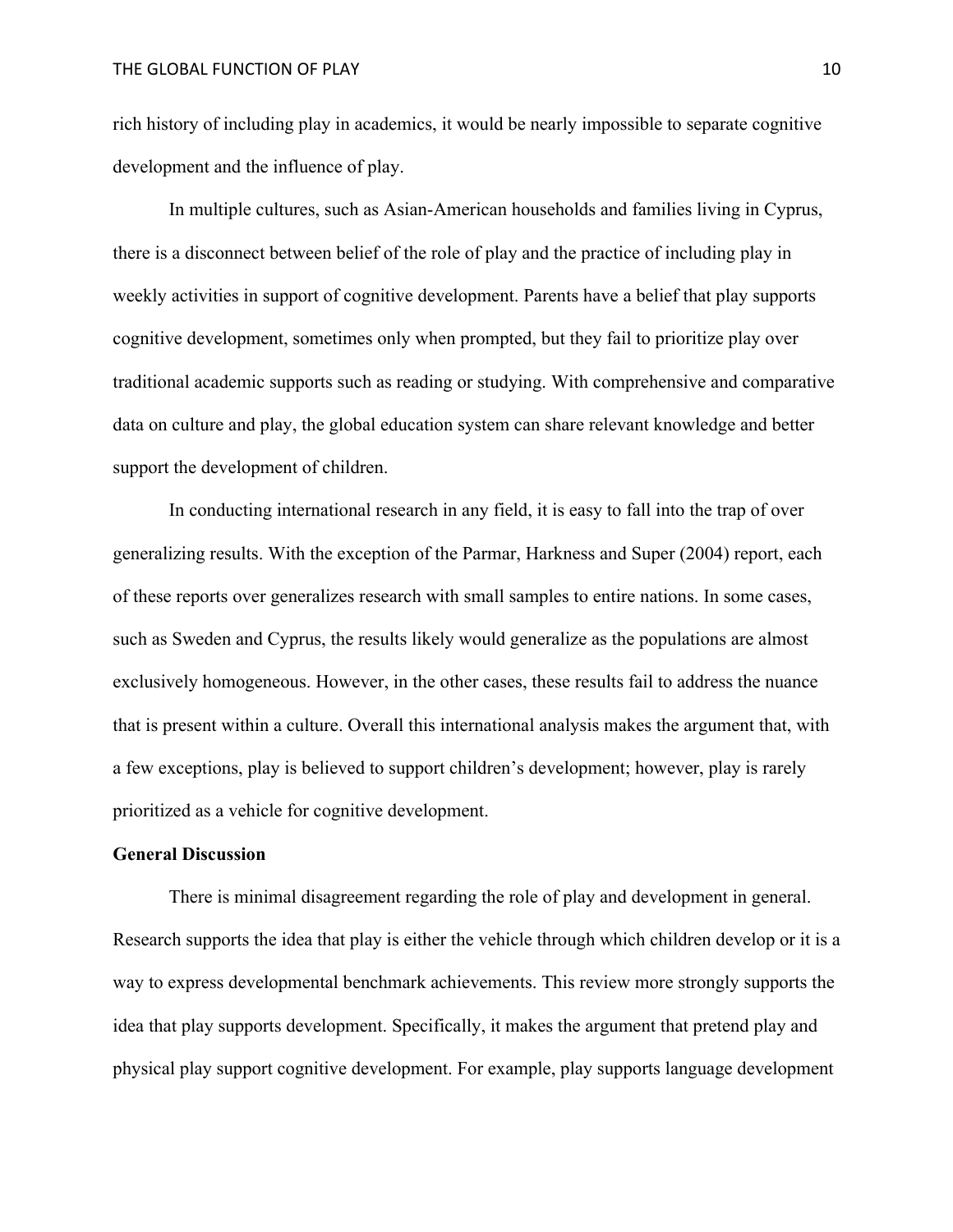and the acquisition of a theory of mind. With a series of training studies, this review demonstrates that increasing the complexity of play leads to an increase in the complexity of certain cognitive tasks.

Play as a vehicle for human development takes on different forms and functions around the world. This review looked at five cultures and their beliefs and representations of play. While the specifics from culture to culture shifted and changed, they had a common belief that play supported human development. In many cases, they also believed that play specifically supported cognitive development.

As globalization in education continues to progress, the academic implications of this review are crucial. The world is far from homogenous, and yet children are expected to compete in a global academic market. With the knowledge that play supports cognitive development and the understanding that cultures differently prioritize play, we can begin to design early childhood classrooms and education systems to better support the cognitive development of the global child.